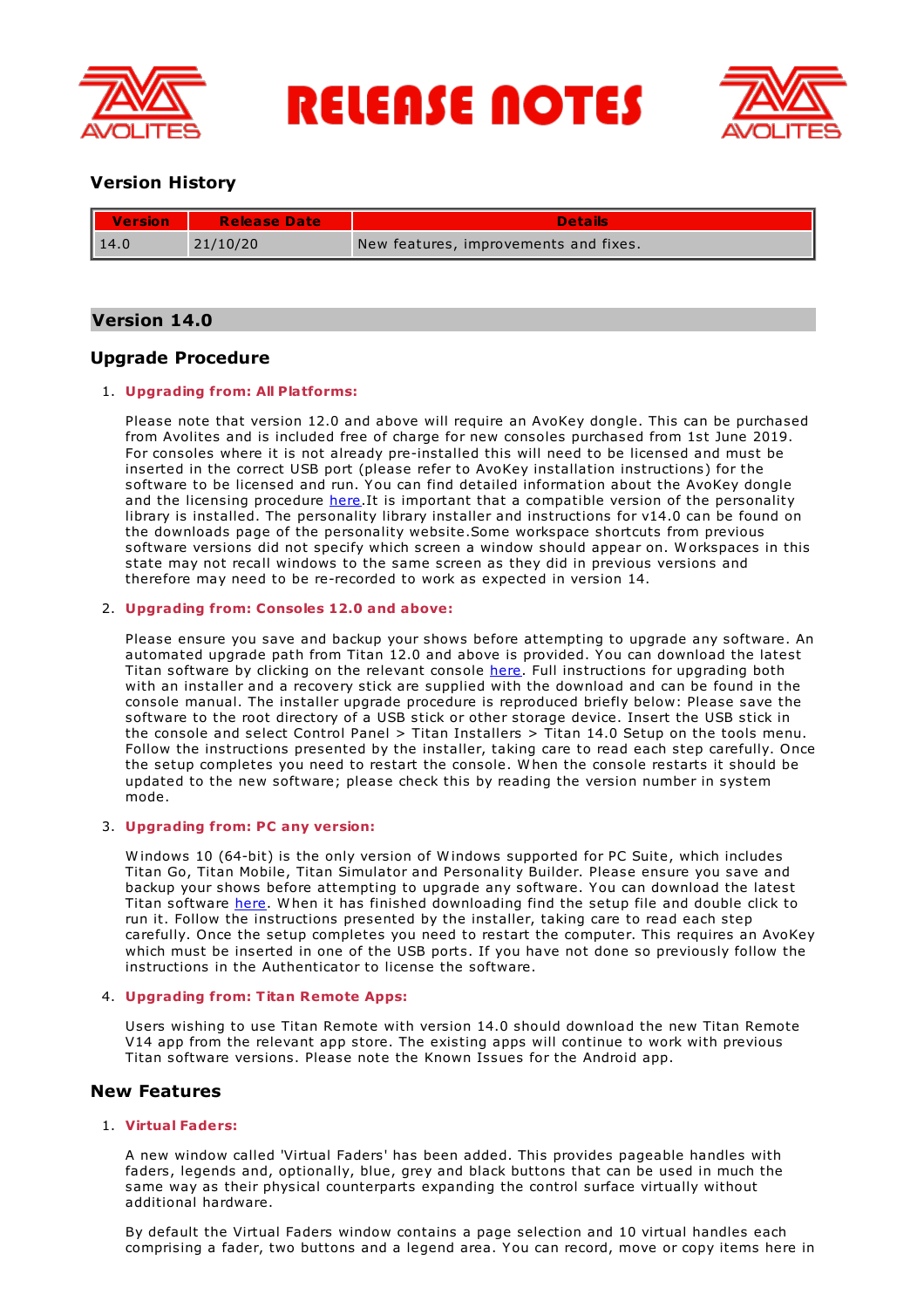exactly the same way as with their physical equivalents and the current key profile action is shown on the keys. Touching the page section above or below the current page will increment or decrement the page respectively and touching in the middle will open the 'Goto Page' menu.

The fader size will adjust according to the size of the window. In the window appearance settings you can customise the contents such as the buttons, number of faders and whether to show the page display. These, along with the size and position, will store and recall with workspace shortcuts.

## 2. **Mask FX:**

Mask FX provides a quick way to stop running shapes and effects.

A new [Mask FX] softkey has been added to the Shapes And Effects menu; selecting this will open the 'Mask FX' menu. If no fixtures are selected the actions in this menu will apply to all fixtures; otherwise they will apply to the selected fixtures only.

- [Create Mask FX] will place a mask shape for all attributes and a mask effect in the programmer (similar to 'Block All Shapes' and 'Block Effect' in previous versions). Pressing <enter> in this menu will shortcut to this.
- [Create Mask Shape] will place a mask shape for all attributes in the programmer (similar to 'Block All Shapes' in previous versions)
- [Create Mask Pixel Map] will place a mask effect in the programmer (similar to 'Block Effect' in previous versions)
- W hile in this menu the attribute bank buttons will flash. Pressing an attribute bank button will place a mask shape for the selected attribute group in the programmer (similar to e.g. 'Block P Shape' in previous versions).
- [Clear Mask FX from Programmer] will remove any mask shapes and effects from the programmer.

If the mask is recorded in a cue or memory it will stop any running shapes and effects for the associated fixtures while it is active.

Mask Shapes replace "Block Shapes" in previous versions of the software. However, they are more powerful:

- They mask all shapes running on any attribute within an attribute group, including keyframe shapes. Old Block shapes would not affect any attributes which were not explicitly defined in the block shape itself.
- They mask shapes running on both the target fixture and any subfixtures it may have. Previously two block shapes, one for the fixture and one for the subfixtures, would have been needed to achieve this.

The old Block shapes are no longer listed in the list of available shapes for an attribute.

Note that the personality library must be updated for this feature to work. Also note that shows containing block shapes from previous versions will load and work as expected but the block shapes will now be named 'Mask'.

('FX' in this context refers to all types of effect, i.e. Shape, Key Frame Shape and Pixel Map.)

## 3. **Open Workspace Window Overlay:**

A new 'Open W indow Overlay' has been added to provide a faster and more intuitive way of opening windows.

W hen in the 'Open W orkspace W indow' menu, an overlay of commonly-used windows is shown, including their name and an associated icon.

Selecting a window will open it on the display where it was selected. If the window was previously on a different display it will preserve the window's size and location when moving to the new display. Selecting the 'X' button at the top-right corner of the overlay on any display will close it on all displays and return to the root menu.

Double-pressing OPEN/VIEW now shortcuts to the 'Open W orkspace W indow' menu, providing a quick way to open and close the overlay. Tapping OPEN/VIEW again whilst in the overlay will return you to the View menu and close the overlay.

## 4. **Per-screen Workspace shortcuts:**

Functionality has been added to allow workspace shortcuts to affect only the screen they are placed on, or to affect a specific set of screens.

A new [Screens] softkey has been added to the 'Record W orkspace' and 'Quick Record W orkspace' menus. This shows which screen(s) will be recorded into the shortcut. In Quick Record, by default this will be the same screen as the workspace shortcut (except for on the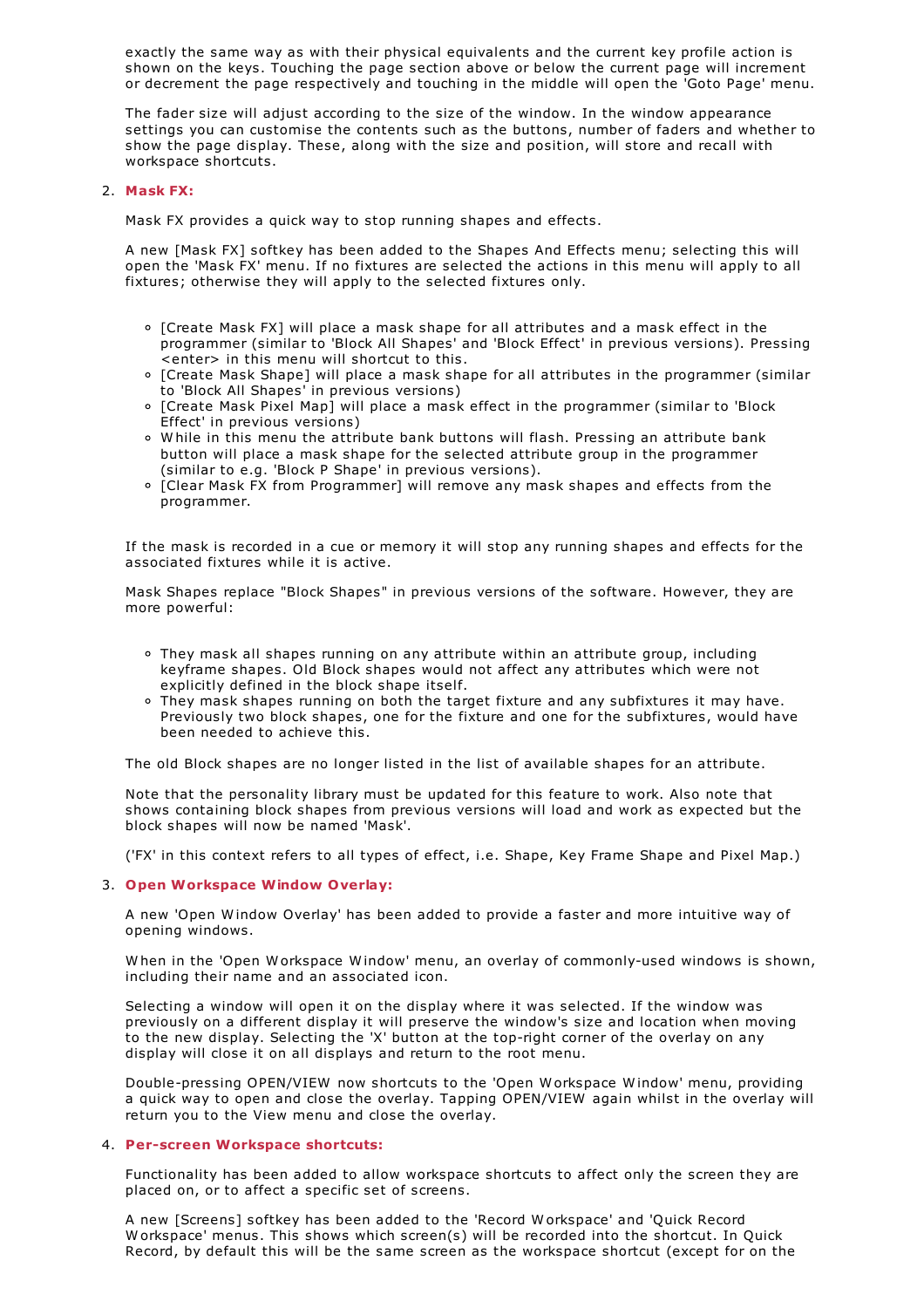Sapphire Touch where it will be the left and right screens).

Selecting [Screens] will reveal a menu where you can toggle which screens will be recorded into the workspace shortcut. Select the relevant softkey to include or exclude as required. Selecting [No Filter] will record all screens. Selecting [No Filter] again while it is already selected will toggle to include all the individual screens providing a quick way to achieve the desired selection. Only windows on selected screens will be recorded and if [Remove Other W indows On Recall] is enabled this will only apply to these too.

W hen a single screen is selected, a [Recall As Recorded/Recall W here Selected] softkey will appear in the 'Record W orkspace' and 'Quick Record W orkspace' menus. W hen set to [Recall W here Selected] (default), windows in the workspace will be recalled directly to the same screen as the shortcut. W hen [Recall As Recorded] is selected, windows will be recalled to the same screen they were recorded on, as before. W here more than one screen is selected this option is not applicable and the button will change to read [Recall as Recorded (Multiple Screens)] to reflect this.

W orkspace shortcuts set to [Recall W here Selected] are indicated with a target symbol and workspace shortcuts set to [Recall As Recorded] include the screen number(s) in the top-right corner of the handle. W orkspace shortcuts set to remove other windows on recall are indicated with an 'X' symbol.

Pressing OPEN/VIEW followed by a workspace shortcut will reveal a new 'Recall Screen' menu containing softkeys representing each of the available screens along with an [As Recorded] softkey. Selecting [As Recorded] will recall the windows to the screens as originally recorded. Selecting one of the screen softkeys will recall the windows to the selected screen. This can be particularly useful where a workspace shortcut includes a single display.

#### 5. **External Screen workspace shortcuts:**

W orkspace shortcuts are now available on external screens. A new 'External Screen W orkspace Shortcuts' user setting has been added (found under 'General'). W hen turned on (default), workspace shortcuts will be shown on any external screens. W hen turned off the workspace shortcuts will only be shown on the internal screens as before.

## 6. **Reset connected cue list next step:**

Pressing the Prev Cue and Next Cue buttons at the same time will reset the next step of the connected cue list to the cue after the current cue.

#### 7. **Go back on stop:**

Pressing the Stop button for a connected cue list while it is paused will now function as 'Go back'. This provides a quick way to go back to the previous cue following cue times if required without needing a button or macro with the go back action.

## 8. **WebAPI picture legend support:**

It is now possible to get picture legends via W ebAPI.

W hen using the command to get all handles http://localhost:4430/titan/handles to return the handle information it now includes in the returned JSON a link to the picture legend image as a png. This can then be downloaded separately.You can also change the image using the command http://localhost:4430/titan/graphic/{graphicId} where the body of the post request is the image data.

## 9. **[Options] shortcuts:**

The [Options] hardware key now provides a quick shortcut to opening the handle options for a given handle. Pressing [Options] and then selecting a handle will open handle options for that handle. In addition, pressing and holding [Options] and then selecting a handle key will open the key profile selection menu for that handle.

#### 10. **Connect to Intensity and Size Masters:**

You can now [Connect] to intensity and size masters, allowing you to control the level via the wheels. All 5 overall Intensity master types (Grand, Swop, Flash, Preset, Playback) are now supported in addition to Size masters, Rate masters, and BPM masters.

## 11. **Disable Cue Links playback option:**

A playback option to disable execution of all 'Link After' and 'Link W ith' links in a cuelist has been added. This makes it easier to program and modify complicated sequences of cues.

# **Improvements**

## 1. **Playback handle view redesign:**

The handle view (shown above/below the faders) for playbacks has been overhauled.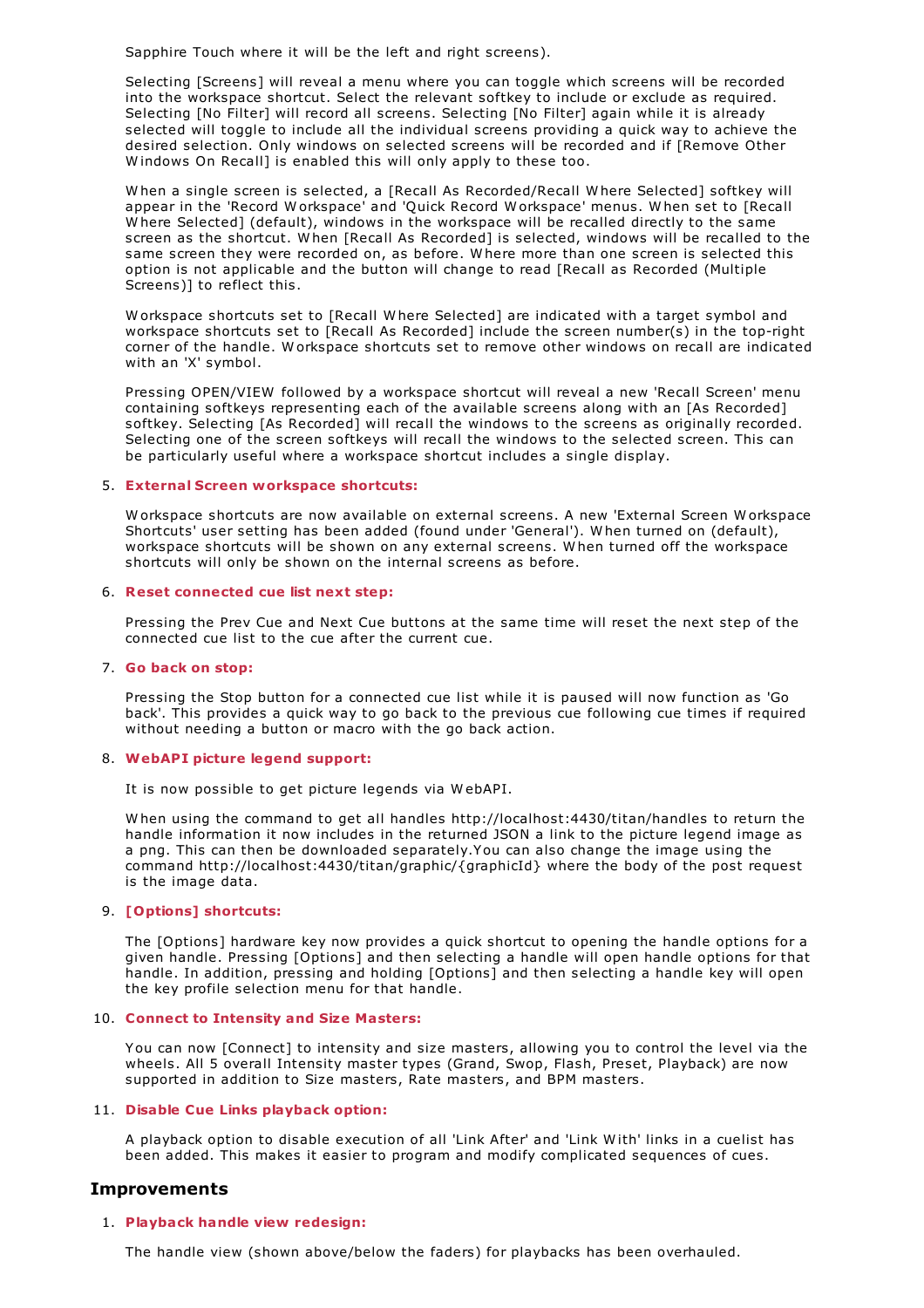In the handle view for a cue list or chase, the cue number is now shown followed by the cue legend. W hen active, the current cue is shown at the top in light blue with a progress bar indicating the cue progress. The next cue is shown underneath in dark blue. This aligns the colours in the playback handle view with those used in the playback view for a more consistent experience.

For all types of playback, the next cue delay and fade in/out times are shown: an up arrow indicates in, a down arrow indicates out, and a lower case d and f represent delay and fade respectively where set.

## 2. **Options:**

Options for various handle types have now been unified providing a more consistent interface.

The [Playback Options] softkey has been renamed to [Options] and the Options button has been changed to link to this. Pressing the [Options] softkey or Options button followed by a handle or range of handles will open the Options window and softkey menu, which provide a consistent interface for setting options on any type of handle.

Various options have been reorganised and rearranged, including separating time options into their own category where relevant. Options that previously appeared in multiple categories now appear in only one, to reduce confusion. W here there are more than three choices for a particular option the option now displays as a single button showing the current selection and pressing this will reveal a popup menu containing the other choices.

W here a range of handles is selected a star symbol will appear next to any shared options that are not currently the same for all handles in the selection. W here there are three or fewer settings for a particular option all of the settings will display as if they are not selected and if one of the settings is selected it will apply to all playbacks in the selection. W here there are more than three settings a button with an asterisk ('\*') will be shown. Selecting this button will reveal a popup with the relevant settings and selecting one of these will apply it to all the playbacks in the selection. W here options have on/off toggle switches both the on and off part of the switch will display in white, and selecting on or off will apply this to all of the playbacks in the selection.

The [Renumber All Cues] softkey for chases and cue-lists has been removed from the Options menu - this feature can still be found in the playback view context menu or in the 'Advanced Cue List Options' menu ('Record Cue List' -> [Advanced Options]).

#### 3. **Capture 2020:**

The integrated Capture Visualiser has been updated to Capture 2020.

In addition to improvements in the rendering and support for Capture 2020 project files, this fixes issues where fixtures were oriented 90° offset and did not match the stand-alone Capture when using project console link.

Capture 2020 provides different rendering quality settings to previous versions. This is reflected in an updated interface in the Capture Visualiser Settings window. Some of the factory macros relating to Capture Visualiser appearance settings have been removed as they are no longer available.

Please note it is important that a compatible version of the personality library is installed. The personality library installer and instructions for v14.0 can be found on the downloads page of the personality website.

## 4. **Titan Go key profile indicators:**

The text on the blue and grey keys above the virtual faders in Titan Go now reflect the assigned key profile action.

#### 5. **Attribute Editor dynamic views:**

The editors in the Attribute Editor such as position, colour picker, blade and image control now dynamically adjust the size and position of the various controls according to window size. The position and blade editors are now always square, the image control is always shown in a 4:3 ratio, the complete colour picker will always be shown and they will all try to fill as much space as possible in the given window size. Additionally, the slider headers in the HSI/RGB/CMY mode of the colour picker have been removed to provide more space for the sliders themselves and when the colour picker is set to 'Channel' mode the picker will switch between a circular and rectangular model depending on window size.

#### 6. **Icons in window furniture:**

An icon representing the window type has been added to the window title bars. This provides a graphical reference and matches the icons used in the new open workspace overlay.

## 7. **Snap button:**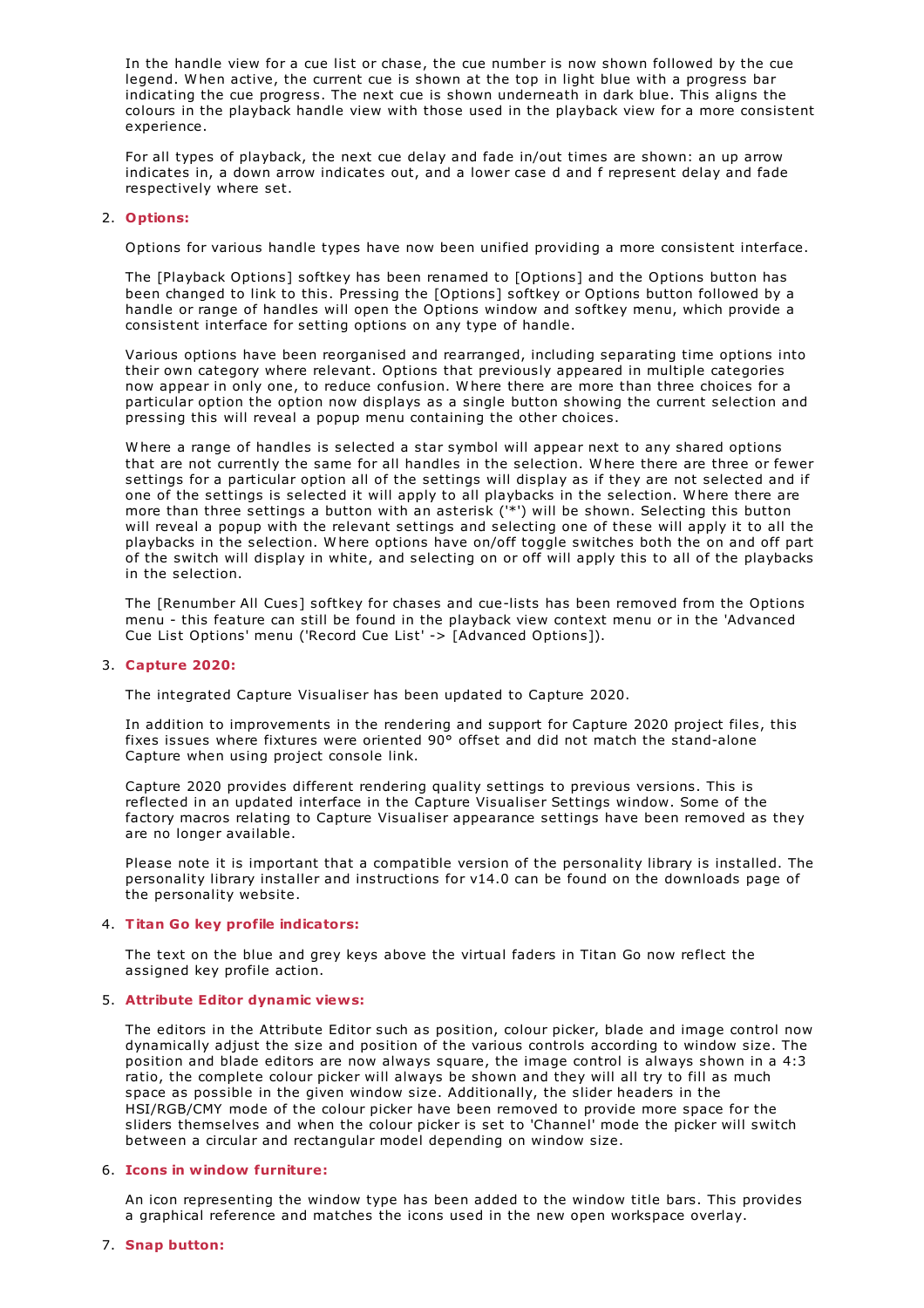Previously the snap button (either the physical key where present or via the Snap on/off factory macro) would only affect the snap behaviour for cue lists. It has now been changed so that this will affect the snap behaviour for chases or cue lists depending on which is connected. This is linked to the associated user setting. If neither are connected it will continue to affect cue-lists.

## 8. **Playback effect speed:**

A new 'Effect Speed Multiplier' property has been added to playback options for cues, chases and cue lists. This is a global speed multiplier over effects in all cues in a playback and is applied in addition to BPM masters and other modifiers.

## 9. **Colour mix first bank:**

W here a fixture contains controls assigned to both the colour and colour mix attribute banks the controls assigned to the colour mix bank are now shown before those assigned to the colour attribute bank on platforms that do not have separate colour and colour mix attribute bank buttons.

## 10. **Leave Other Windows on Recall option added to quick workspace record menu:**

The option to 'Leave Other W indows on Recall' has been added to the W orkspace Quick Record menu. Previously, it was only available via the full Record W orkspace menu.

## 11. **Incompatible show file warnings:**

The error message shown when attempting to load an autosave from an older version of Titan has been improved.

The prompt will now read 'This show file is not a full save and cannot be loaded into newer software versions. See event log for details.'

In the event log (opened directly from the menu by selecting [More Information]) the summary of the error will include the version of Titan that the show file was originally saved in.

## 12. **PioneerDJ prompt when no CDJs are connected:**

The PioneerDJ window will now show a 'No players found. Make sure the CDJs are connected and playing' prompt when CDJs are not connected or where they are connected but in an 'idle' state (i.e. the track has not been played yet).

## 13. **Shape beats and counts in programmer tags:**

The beat and counts shape parameters now highlight as in programmer where relevant.

## 14. **Edit Times menu greys out and prevents selection of unsuitable playbacks:**

W hile in the edit times menu the handle of any playbacks that do not have the ability to set times are now greyed-out and attempting to select these will do nothing.

## 15. **RECORD and CONNECT/CUE LED:**

If there is nothing connected the LED in the CONNECT/CUE button will no longer flash.

## 16. **Manual Crossfade overhaul:**

The Manual Crossfade functionality for cuelists has been significantly improved. Cuelists now do not fire the next cue automatically at the end of a manual crossfade. This means that at the end of a crossfade from Cue 1 to Cue 2, Cue 2 will be shown as the currently live cue at 100% progress, instead of Cue 3 being the live cue at 0% progress as before. This resolves issues where the display is confusing, as the user expects to be in cue 2 but appears to be in cue 3 (albeit at 0% progress).

Manual Crossfade now correctly crossfades FX of all types, respects cue Link settings, respects cue timing values, respects Scene Masters, and triggers Move In Dark actions as appropriate see specific bugs below.

Manual Crossfade can now be freely interspersed with Automatic fades; you can use [Go] to commence an automatic fade from the current manual crossfade position, [Stop] to pause an automatic fade at any time, and you can "take over" an automatic fade and capture it for manual control by performing a level match with the fader.

W hen the currently live cue is being manually crossfaded a red 'M' will appear next to the current cue number in the playback legend area, and 'Manual' followed by the progress percentage will be shown in red in the wheel view if connected.

W here a playback in manual crossfader mode is assigned to a handle with a rotary encoder (i.e. Arena mini-screen), the rotary encoder no longer attempts to invert the direction of rotation at the end of each cue, as the user has no way of knowing which way is which at any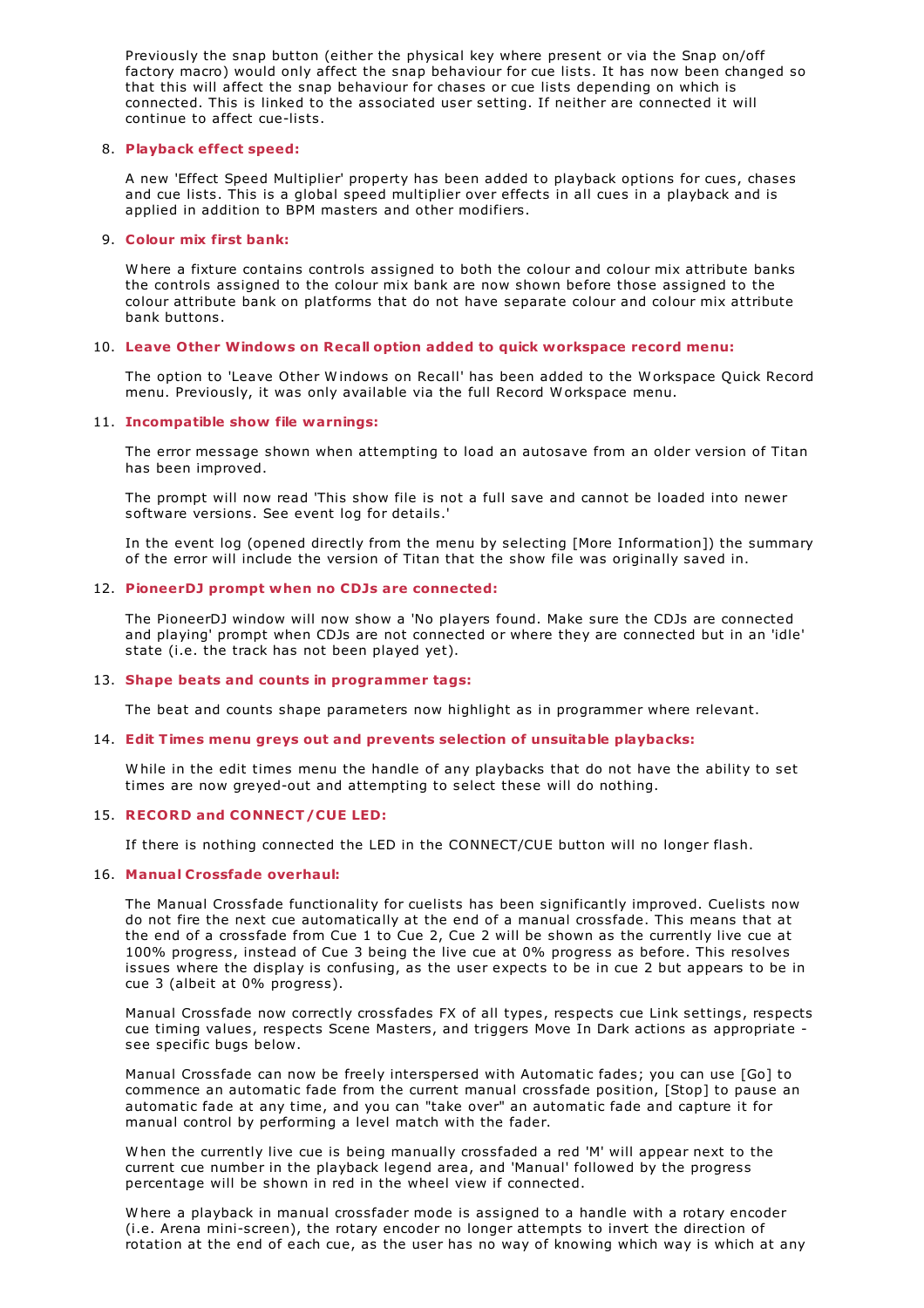given point in time.

#### 17. **Constrain IPCGBESFX indicator size in handles:**

The size of the IPCGBESFX indicator at the bottom of handles has been constrained so that it cannot become disproportionately large with large button sizes.

#### 18. **UPS warning on power lost:**

If mains power is lost in consoles with a built-in UPS, a warning will now appear on all screens to alert you, and entries will be appended to the session Event Log.

W hen the power is restored another entry will be appended to the event log, and a warning will appear in the prompt area.

#### 19. **Clear search filter if there are no results:**

W hen entering a menu with a search function (for example Options) any previous search terms will be cleared if there are no results. This should help avoid confusion where it can look as if there no options and the menu is not working due to an old search including those that might have been accidental.

## 20. **Titan Go restore fader position on page change:**

W hen changing page in Titan Go the faders will now move to reflect the level of different active playbacks on the same handle (where relevant).

## 21. **Titan Health Check Port Check:**

Titan Health Check will now check if there are any applications using ports required by Titan and prompt a warning with details if there are.

This solves situations where the software would remain on the grey loading screen forever and never start due to not being able to access the ports.

Log Collector will now also collect and package information about ports in use to aid diagnosis of similar issues.

## 22. **New manual:**

The manual has been changed to use an offline version of the new manual, found at <https://manual.avolites.com>. The new manual includes a more user-friendly UI and an improved Search function.

#### 23. **Arena Mini-Screen playback level bars:**

If a playback was assigned to a rotary encoder on the Arena mini-screen, it was not previously possible to see the level of the playback. A level bar has now been added to the handle view.

## 24. **Create and collect memory dumps on crash:**

If Titan or the UI crashes, they will now produce memory dumps which can be used by Avolites to diagnose the cause of the crash. Application crash memory dumps and operating system crash dumps will be collected automatically by Log Collector and packaged along with the application logs.

#### 25. **Authenticator displays hardware serial number that an AvoKey is locked to:**

If Authenticator is run and an AvoKey that is already licensed to another device is connected, Authenticator will now display the serial number of that device.

## 26. **Troubleshooting link shown if stuck connecting to Titan ("grey pulsing screen") :**

If the UI failed to connect to Titan, the interface could become stuck on the connecting screen ("grey pulsing screen") with no indication as to what the problem might be. If connecting to Titan seems to be taking abnormally long, we now display a link to some troubleshooting tips for this scenario.

## 27. **Set fixture levels via rotary encoders:**

It is now possible to set the preset and programmer levels of a fixture with an Arena miniscreen rotary encoder. This operates in the same way as setting the preset and programmer levels of a fixture via a fader.

## 28. **Scene Master reset:**

A new key profile action, Reset, is available for Scene Masters. W hen executed in Preset mode, this action clears the current preset state and returns it to empty, leaving the Scene master in the preset state. This can be used to discard the current state of the Scene master and start again building a new preset state.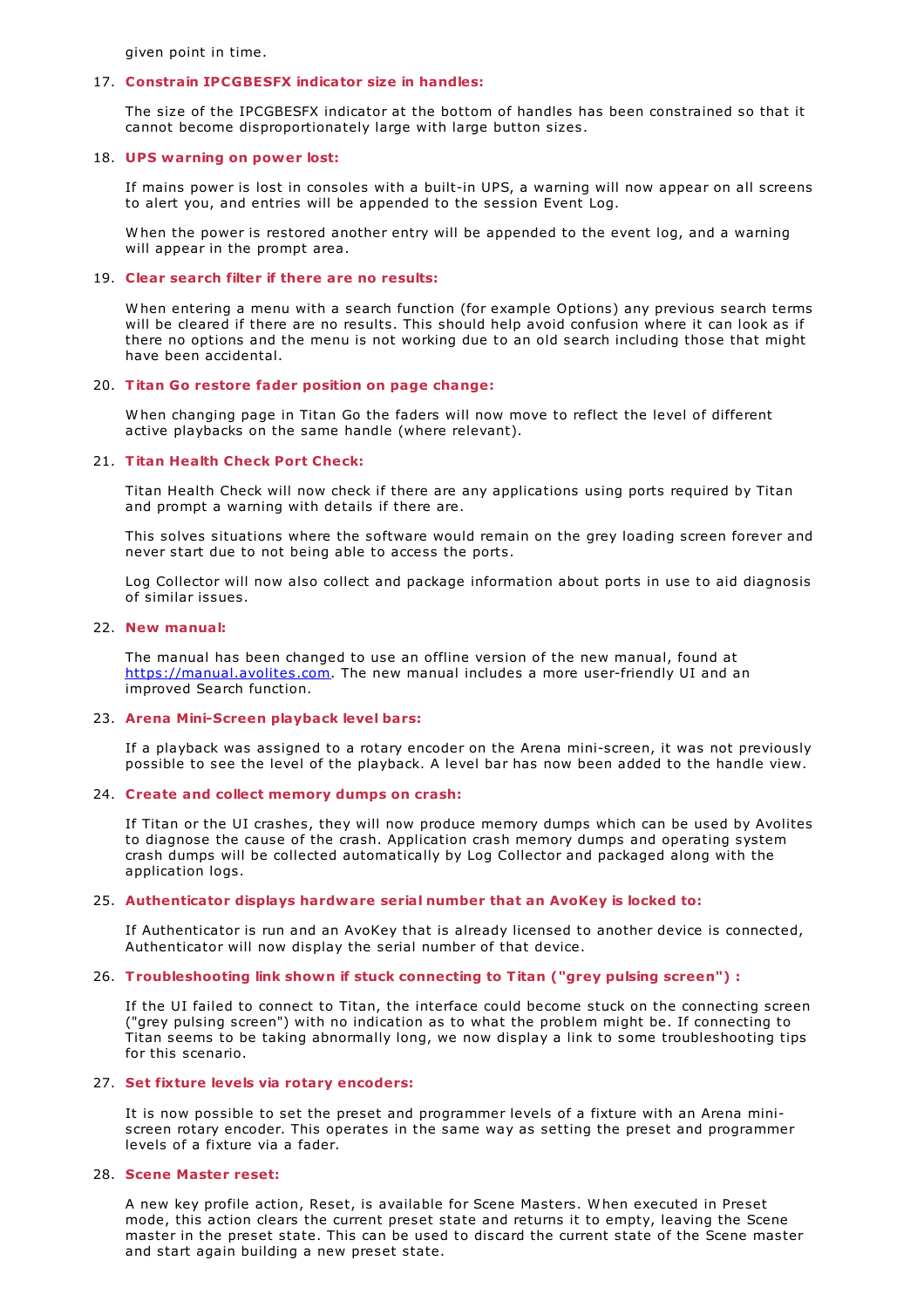# **Changes**

## 1. **Connected Handle synchronised per user:**

The currently connected handle is now set per user for all clients in a TitanNet session. This means that if you have multiple consoles in a Multi-User session, if they are set to use the same User, they will share the same connected handle.

If you wish to have a different connected handle between different consoles in a Multi-User session, change to a different user on each console.

## 2. **UI Contrast:**

The UI background has been changed to provide a better contrast ratio and makes screens easier to read in high light conditions.

## 3. **Copy/Move:**

Pressing COPY or MOVE on consoles with separate buttons now opens relevant dedicated menus.

## 4. **Release mask from (Playback) Options root menu:**

Previously, pressing the attribute bank buttons while in the (Playback) Options root menu would set the playback release mask without any feedback in the UI. This has been changed so that pressing the attribute bank buttons while in the Options root menu no longer sets the playback release mask and instead just selects the associated attribute bank.

## 5. **Colour picker tabs:**

The tab order in the colour picker has been changed so that 'Channel' is the first option. Channel mode is also now the default option.

## 6. **Block Shapes in Shapes And Effects menu changes:**

To help differentiate mask shapes from the tracking options in cue lists the [Block Shapes] softkey in the Shapes And Effects menu has been renamed to [Block Tracked Shapes], the associated menu has been renamed from 'Block Running Shapes' to 'Block Tracked Shapes' where the prompt now reads 'Select a shape from a running cue list to block it tracking' and the [Block All Shapes] softkey has been renamed to [Block All Tracked Shapes].

## 7. **Block Effect renamed:**

The Block Effect toggle switch in the effect editor window has been renamed to Mask Effect in line with the new Mask FX function.

## 8. **Align softkey text revised:**

The [Align All Attributes]/[Align Programmer Attributes] softkeys in the Align Fixtures menu have been renamed to [Add All Attributes To Programmer]/[Add To Programmer, Matching Source] to try and reduce confusion over the function.

## 9. **Edit key profile options:**

W here physical buttons don't exist they now have a 'Virtual' prefix (for example the black buttons when using a Quartz are now named 'Virtual Black Key'). The touch key has been renamed to 'Touch/ Executor'.

## 10. **Clear selected Fixtures option no longer resets:**

The 'Clear Selected Fixtures' option in the clear menu now does not reset when entering the clear menu. This allows users wishing to always use this behaviour to set this option and leave it in that behaviour. W hen selected the first clear will just clear selected fixtures. The second clear press will clear all fixtures. If no fixtures are selected it will clear all fixtures. The clear selected fixtures option is now available via user settings, and is saved in the show and travels with the user.

## 11. **Titan Mobile default Line count is now 16:**

Previously, the default number of DMX Lines available on Titan Mobile was 12. This has now been increased to 16.

# **Bugs Fixed**

## 1. **Imported images in Pixel Map effects are lost on show reload:**

If an image is imported into a pixel map effect, and the show is saved and then loaded, the image will no longer be present in the pixel map effect after the show is loaded. This issue is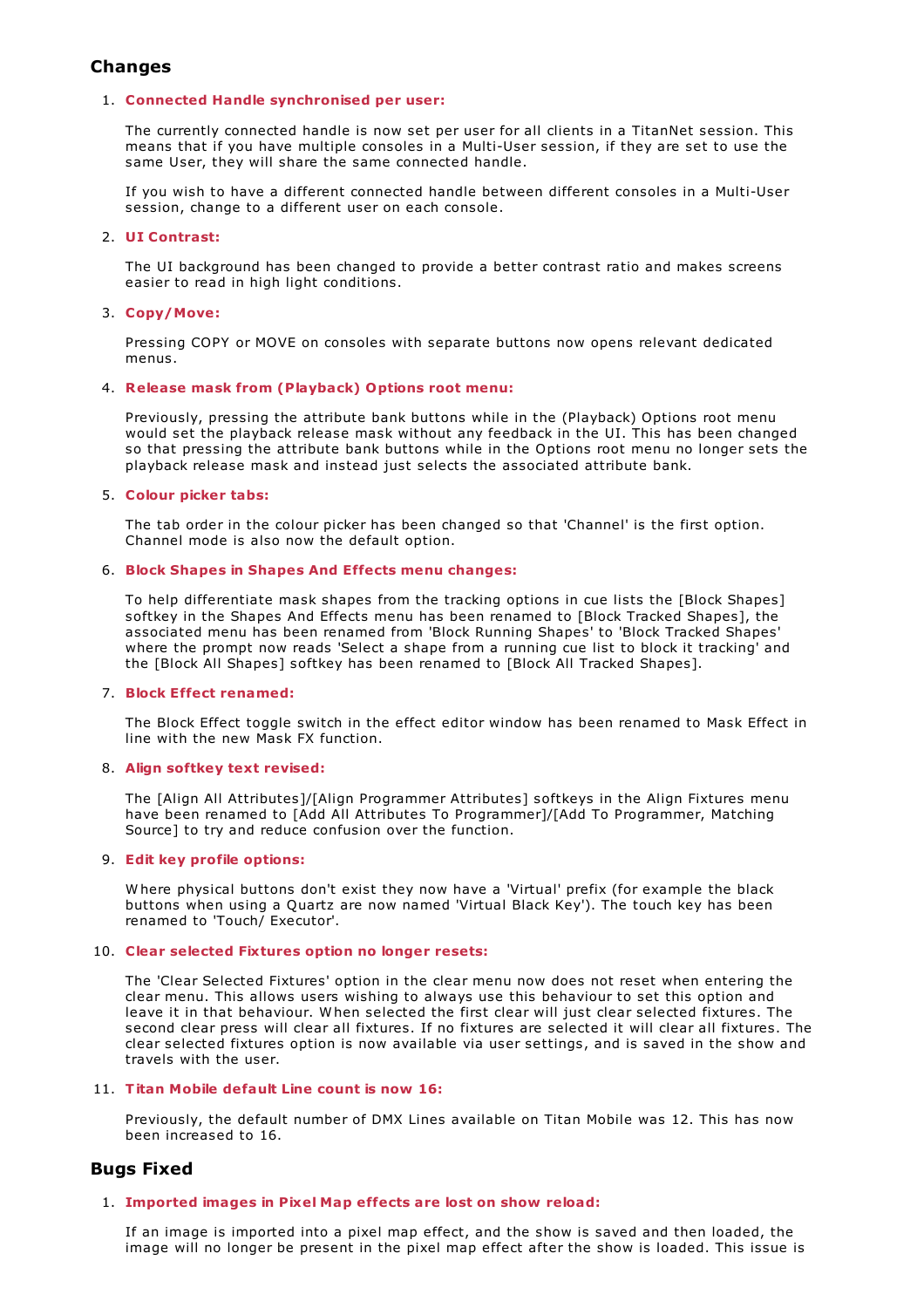now resolved.

#### 2. **Panel crashes when opening playback view for faulty cues:**

Fixed a rare issue where the UI could crash when opening playback view for faulty cues.

#### 3. **Invalid macros stop software from starting:**

Fixed an issue where faulty macros would prevent the software from starting.

#### 4. **UI can freeze when resizing Attribute Editor Position control to be very small:**

Fixed an issue where it was possible for the UI to freeze if the Attribute Editor window was displaying the position editor and was resized to a narrow width.

#### 5. **Window can get stuck when resizing:**

Fixed an issue where you could get into a situation when resizing windows where it would get partially stuck and the window would not appear if then closed and reopened.

#### 6. **Synergy TitanNet error message:**

Fixed an issue where a TitanNet Active Node Lost error message would appear approximately every 30 minutes when connected to Ai.

## 7. **Edit group layout and Video Multi View on TNPs in console mode:**

Fixed an issue where the attempting to edit a group layout or open the Video Multi View window on TNPs in console mode would result in an error message being displayed.

## 8. **Take over masters override scene master:**

Fixed an issue where group masters set to take over would output the intensity of associated fixtures while the scene master was in preset mode.

#### 9. **Controls get stuck after entering blind while creating key frame shapes:**

Previously if you entered blind mode via the shift menu while creating a key frame shape you would no longer be able to adjust the associated controls after exiting blind. Now if you attempt to enter blind mode via the shift menu while creating a key frame shape it will prompt a warning explaining this is not possible and won't do anything.

## 10. **Aligned fixtures stay on after clear:**

Fixed an issue where pressing clear after aligning fixture intensity would not release the aligned fixtures to the highest level (i.e. zero).

#### 11. **Intensity stuck at full after snap to cue from non-active cue list:**

Fixed an issue where it was possible to end up with dimmers stuck on after using next cue or prev cue on an inactive cue list and then raising the fader with cue list snap enabled.

#### 12. **Snap Back Snaps Forward when cuelist in manual crossfade mode:**

Fixed an issue where if a cuelist was in manual crossfade mode, executing [Snap Back] would cause the cuelist to snap forwards.

#### 13. **Cannot use [Stop] after [Go] for a cuelist in manual crossfade mode:**

If a cuelist is in manual crossfade mode and [Go] is used to fire a cue, previously [Stop] would have no effect. Now, the fade is paused correctly.

#### 14. **Cannot use [Go] mid-fade after [Go] for a cuelist in manual crossfade:**

If a cuelist is in manual crossfade mode and [Go] is used to fire a cue, previously [Go] would alter the length of the in-progress fade and not fire the next cue. Now, the next cue is fired correctly.

## 15. **Manually crossfaded cues do not crossfade shapes:**

Fixed an issue where shapes in cue list cues would not follow the fader level when set to manual crossfade.

#### 16. **Manual crossfade does not fade pixel map effects:**

Previously, when manually crossfading cues containing pixel map effects, the fader level would not affect the pixel map effects in any way and instead would act as a go when reaching the end of travel. The fader level now proportionally fades the effects as expected.

#### 17. **Manual crossfade ignores cues with delay in and zero fade times:**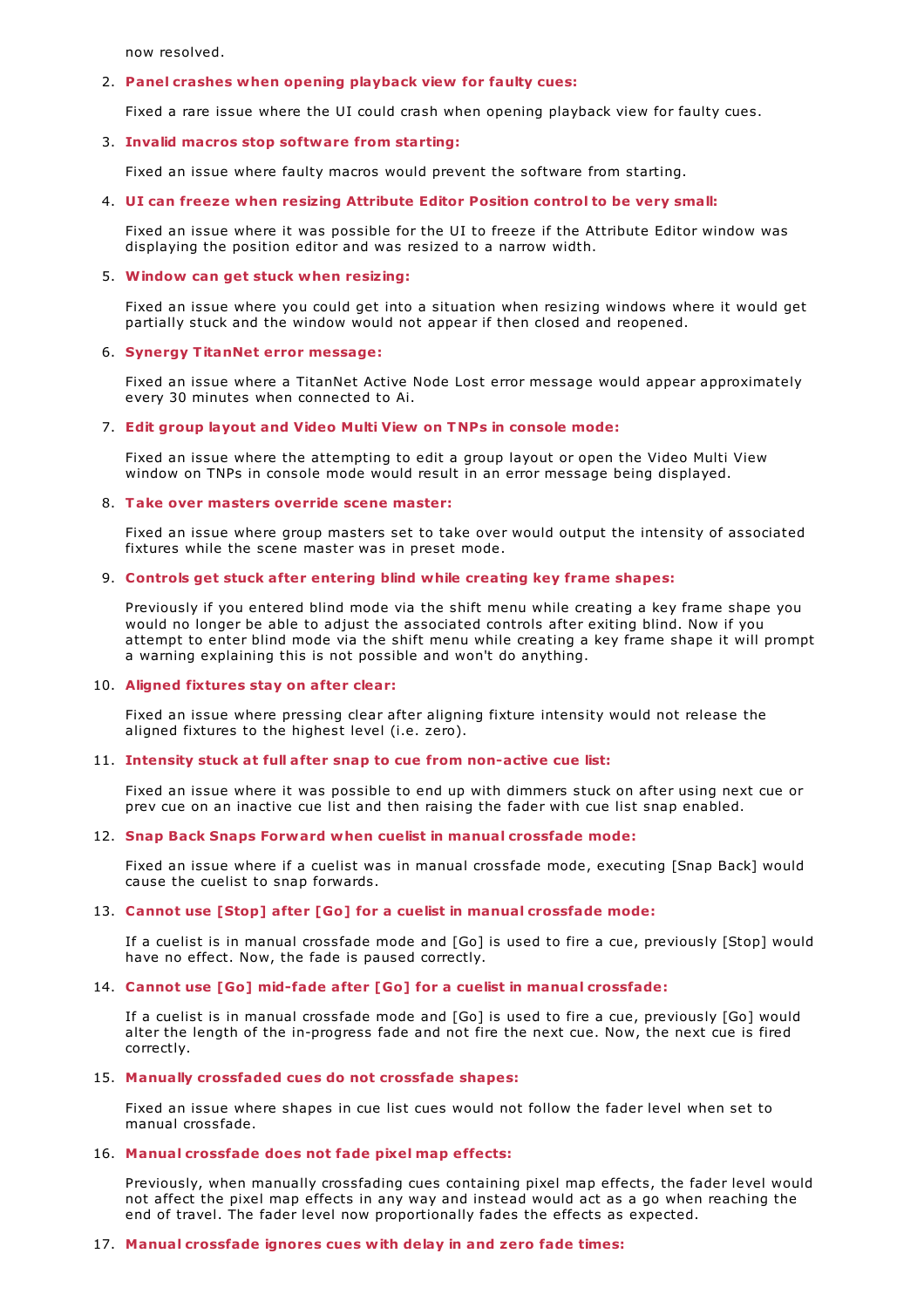Fixed an issue where cues with a delay in time and zero fade time would not fade correctly when set to manual crossfade.

### 18. **Manual Crossfade ignores Link settings:**

W hen a cuelist was in manual crossfade mode cues would not respect 'Link After' or 'Link W ith' settings. Link After cues are now fired automatically when the prior cue is completed. Link With cues are now manually crossfaded with the prior cue, taking fade, delay, and offset times into consideration as appropriate.

#### 19. **Manual Crossfade ignores Scene Master:**

A cuelist set to manual crossfade mode would not interact in any way correctly when an assigned Scene Master was in preset mode; manual crossfade progress would not be correctly applied live on commit, and no crossfade behaviour was available. Now, on commit, the current manual crossfade position from Preset mode is applied Live.

## 20. **Manual crossfade ignored after pressing Go an odd number of times:**

Fixed an issue where manually crossfading a cue by fader in cue lists set to manual crossfade would not work immediately after pressing Go an odd number of times.

#### 21. **Go on partially manually crossfaded cue lists does not obey times:**

Fixed an issue where continuing a partially manually faded cue in a cue list by pressing go would not complete over the expected time.

## 22. **Changing cue list fader mode from manual crossfade after partial fade:**

Fixed an issue where, after partially manually crossfading a cue in a cue list set to manual crossfade mode, switching the mode to a different mode and continuing the fade with go could cause unexpected results.

#### 23. **Faded cues completing after a previously-continued fading cue pauses the earlier cue :**

If a cue partially manually crossfaded, and is completed with [Go], and then the subsequent cue is completed with [Go], when the subsequent cue completes, the previous cue could become paused erroneously. This is now resolved.

#### 24. **Automatically-continued manually-crossfaded cues do not respect out or attribute times :**

If a cue was partially manually-crossfaded and was completed automatically with [Go], the cue's fade in time would always be used to fade the rest of the cue, even if intensities were going out or had attribute timing. The correct times are now respected.

#### 25. **Including a cue when cuelist set to Manual Crossfade results in attributes stuck at cue values :**

If a cuelist was set to Manual Crossfade mode and a cue was included from the list, then the included fixture attribute would get stuck at the included value, and could no longer be changed. This issue is now resolved.

# 26. **Move in dark doesn't work in manual crossfade mode:**

Fixed an issue where relevant cues wouldn't move in dark when in manual crossfade mode. This issue was highlighted via Ideas and Features.

#### 27. **Move in dark doesn't move in the link offset time:**

Previously when cue list cues were set to link after previous, fixtures were not considered for move in dark during the link offset time. Move in dark will now act during link offset times where possible.

# 28. **Fade time override on Go is ignored if a fade is in progress:**

Fixed an issue where attempting to override the fade in time of the next cue in a cue list using the syntax x Go while the current cue is still fading would cause the next cue to snap in rather than fade over the input time.

#### 29. **Cue list snap forward not working if not fired:**

Previously, with cue list snap enabled, using next cue on an inactive cue list would fire the first cue but further presses of the next cue button would not fire the subsequent cues. This has been resolved and further presses will now fire subsequent cues.

#### 30. **Snap toggle doesn't affect manually stepping through chase steps:**

Fixed an issue where the snap on/off toggle would not affect manually stepping through chase steps.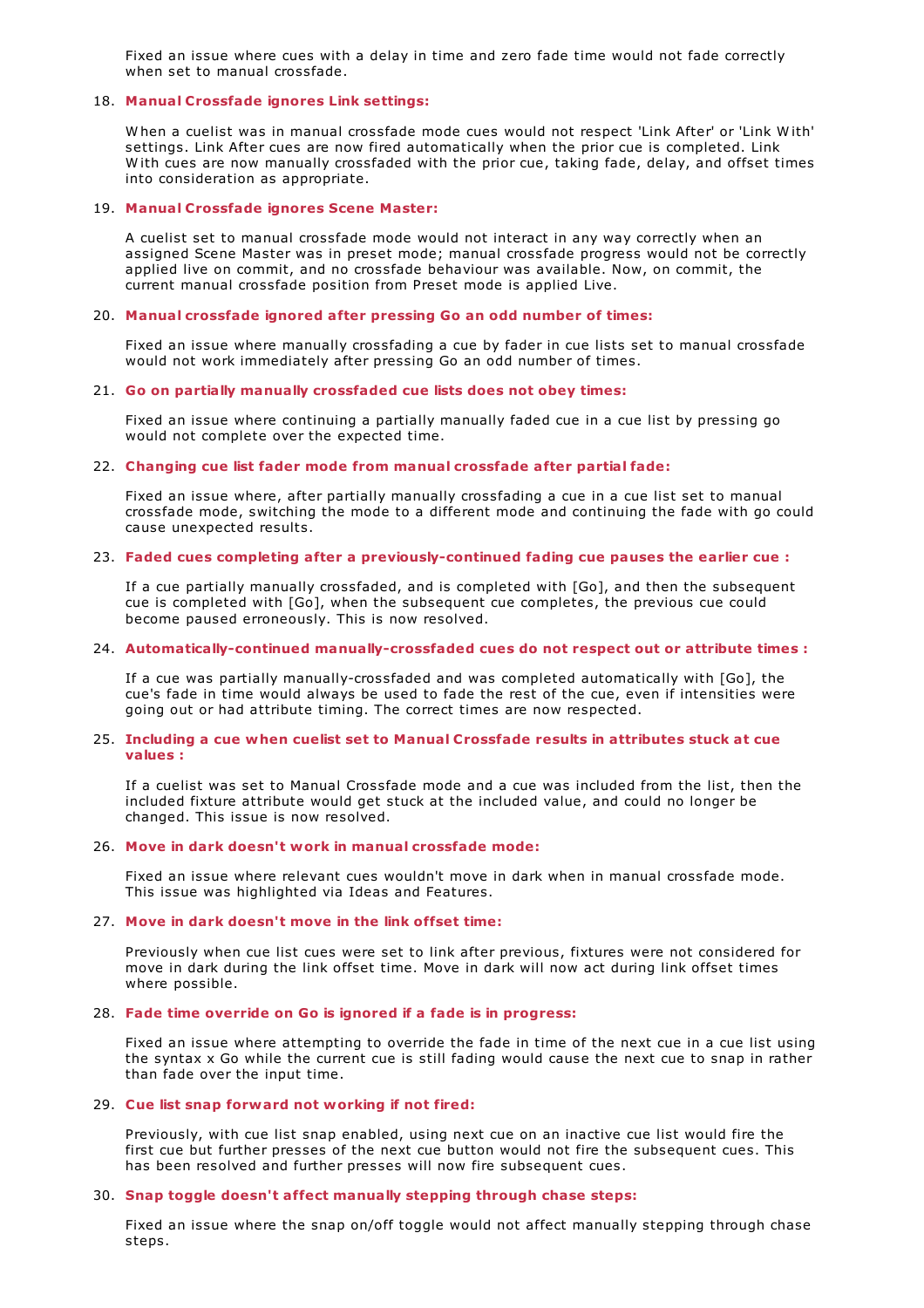#### 31. **Snap cue progress:**

Previously, completed snap cues in cue lists (either cues with fade time set to 0s or when using next/prev cue with snap turned on) would always report their progress as 0% complete in the connected wheel view and via W ebAPI. This has now been changed so that the progress reports correctly as 100% complete.

#### 32. **Cue progress indicators get stuck in playback view:**

Fixed an issue where it was possible for the green cue progress indicators to get stuck when opening playback view.

#### 33. **Timecode entry doesn't follow current source frame rate:**

Previously the timecode entry in Playback View didn't follow the frame rate of the currently selected timecode source. This has now been resolved. Additionally any times will update to the source frame rate if the source is changed and the styling of the [Frame Rate] softkey in the Timecode menu has been revised to make it more obvious this is for information only.

#### 34. **Offsetting disabled timecode enables it:**

Fixed an issue where applying a timecode offset to cues with disabled timecode would cause them to be enabled.

#### 35. **Select If by intensity stops working after patching fixtures without dimmer controls:**

Fixed an issue where patching fixtures without dimmer controls would prevent Select If by intensity from working for all fixtures.

## 36. **Cue list with duplicate cue numbers won't load from XML:**

Previously, if a cue list is corrupted and has cues with duplicate cue numbers, the entire playback would fail to load from the XML file (for example when loading into a higher version of Titan). This has been changed so that if a cue list has duplicate cue numbers it will attempt to continue loading the playback and then report the errors.

#### 37. **Second import of a pixel map effect breaks import:**

Fixed an issue where attempting to import the same pixel map effect twice would fail and prevent further imports.

#### 38. **Workspace shortcuts don't recall colour picker tab:**

Fixed an issue where the colour picker tab wouldn't store/recall with workspace shortcuts.

#### 39. **Problems using Titan Go faders where UI scaling is not 100%:**

Fixed an issue where in certain circumstances the virtual faders in Titan Go did not respond as expected when the display scaling was not set to 100%.

#### 40. **Dimmer shape in wrong group:**

Fixed an issue in the shape file where one of the dimmer shapes was incorrectly linked to the colour attribute group instead of intensity.

## 41. **RECORD -> CONNECT/CUE with nothing connected opens record menu:**

Fixed an issue where pressing the RECORD button followed by the CONNECT/CUE button when there was nothing connected could result in the record menu opening.

## 42. **Multi-user slave will not reconnect after crash:**

Fixed an issue where in certain situations restarting a console set to backup in a multi-console session would cause the backup console to crash and not reconnect.

#### 43. **Outputs assigned to TNPs get lost in old shows:**

Fixed an issue where DMX outputs could get lost when loading old shows containing outputs assigned to TNPs into TNPs.

#### 44. **Cue list UI gets stuck and stops updating:**

Fixed a rare issue where all UI updates for a cuelist could get stuck and cease to update.

#### 45. **On-screen faders do not reset to 0% when unoccupied after changing page:**

Previously, when changing playback page in Titan Go, if a playback fader was unoccupied after the page change the fader would not move. Its position now resets to 0% in this case.

#### 46. **Error on Pearl Expert LCD when changing fixture order for a cue:**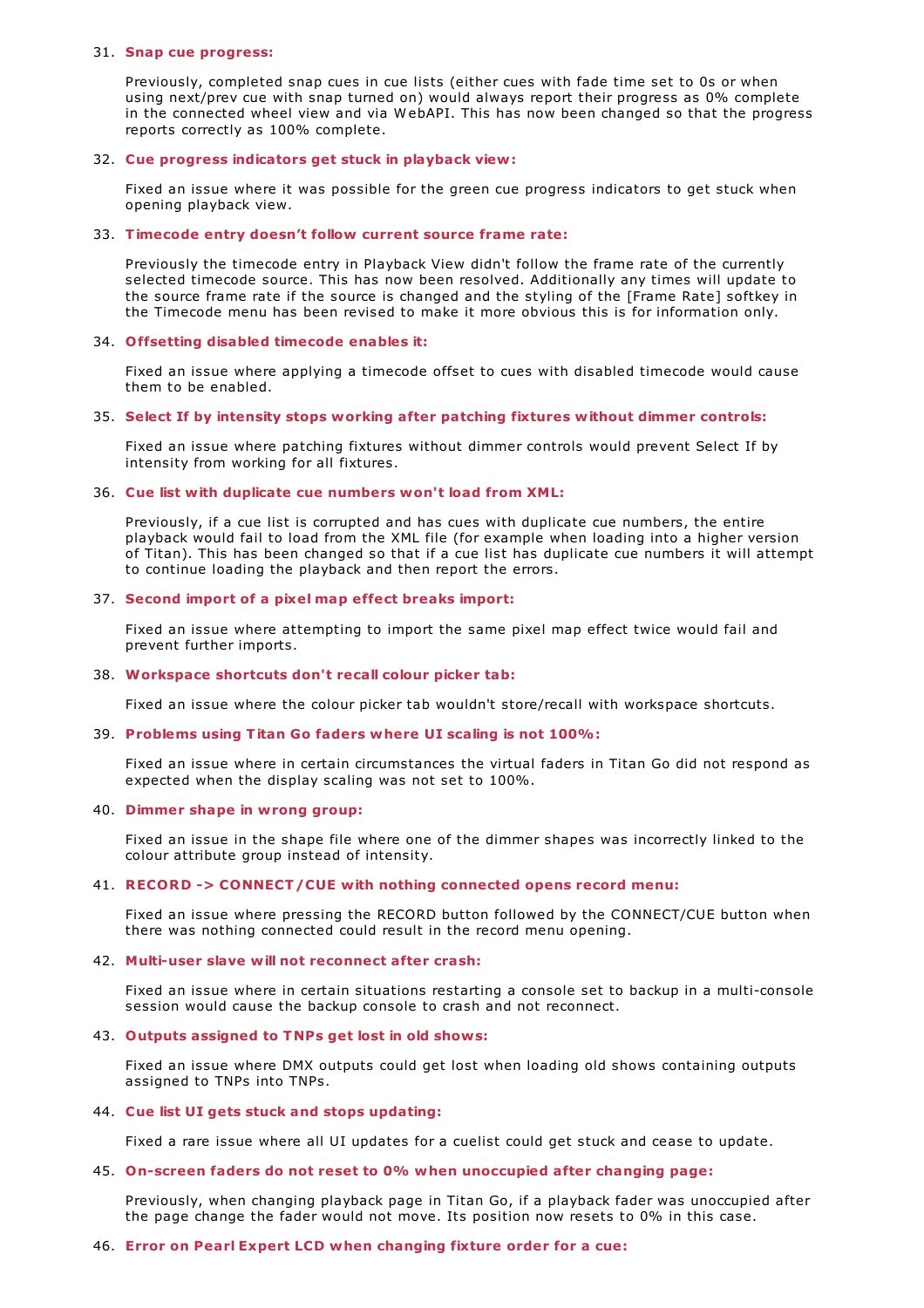Fixed an issue where an error could appear when attempting to set the fixture order using the Pearl Expert LCD screen.

#### 47. **CodeMeter service sometimes not installed or running:**

It was possible for the CodeMeter service to become uninstalled or not be installed properly, which resulted in Titan failing to start. A HealthCheck has been added to ensure that the CodeMeter service is installed and running before attempting to start Titan.

## 48. **Titan would not start after HealthCheck performs an AvoKey firmware upgrade :**

After the AvoKey firmware is upgraded, it is necessary to restart the console. However, the HealthCheck step that performs the firmware upgrade did not enforce this, leading Titan to fail to start. The console now restarts after performing an AvoKey firmware upgrade.

## 49. **Titan miscalculates cue times when adjusting fade and delay times mid-fade :**

If cue times were modified for a cue that was currently mid-fade, Titan would miscalculate a number of internal values relating to the updated timings, resulting in incorrect output and UI glitches. This issue is now resolved.

## 50. **Excess CPU usage when using ST-DMX cards, sACN output, and sACN merge:**

On a console with ST-DMX output cards, if an sACN output merge is configured for a DMX port, and the console is simultaneously outputting data to the DMX port and to the merged sACN universe, then USB Expert's CPU usage will climb significantly, potentially even audibly. This issue is now resolved.

## 51. **Excess CPU usage if the output changes faster than the DMX refresh rate:**

If a console was outputting both network and physical DMX, and the output was changing faster than the DMX refresh rate, then USB Expert's CPU usage could climb unexpectedly. This issue is now resolved.

## 52. **Using 'Convert to Chase' or 'Convert to Cue List' could cause the UI to freeze :**

Resolved a rare issue where the UI could freeze when using the 'Convert to Chase' or 'Convert to Cue List' functions.

## 53. **Multiple physical outputs of the same name assigned to a line can crash sACN Merge Settings :**

Resolved an issue where, if multiple physical DMX outputs with the same name were assigned to a line, then sACN Merge Settings could not be opened.

## 54. **AvoKey compatibility issues with some hardware:**

Some very rare hardware configurations could result in Titan being unable to interact with the AvoKey successfully. This issue is now resolved.

## 55. **Authenticator fails to open and Titan fails to start in certain situations :**

In certain circumstances, Authenticator should open to indicate a problem with the AvoKey, but it did not, However, due to the issue with the AvoKey Titan would not start. Authenticator now correctly opens in this circumstance.

## 56. **Fixtures are oriented incorrectly after patching from Capture via CITP:**

Fixtures could be placed at the incorrect orientation when patched via CITP. Improvements to both Capture and Titan have resolved this issue.

## 57. **Rate Masters always shown at 100% level on LCD screens (Arena, Tiger Touch Wing) :**

Previously, rate masters would always display as having level 100% on the Arena and Tiger Touch wing LCD screens. They now display the correct level.

#### 58. **Timecoded cue lists with disabled cues skip ahead:**

If a cue was disabled in a timecoded cuelist, when the timer reaches the disabled cue's trigger time the cuelist could fire the next enabled cue. This issue is now resolved.

## 59. **NDI Streams can be left open erroneously:**

W hen the stream finder is closed, it should close NDI streams that are no longer required. However, they could be left open, resulting in increased network traffic. NDI streams are now closed correctly.

#### 60. **Toggling an attribute group in a release mask replaces the entire release mask :**

W hen setting the release mask for a playback, the first attribute group selection would always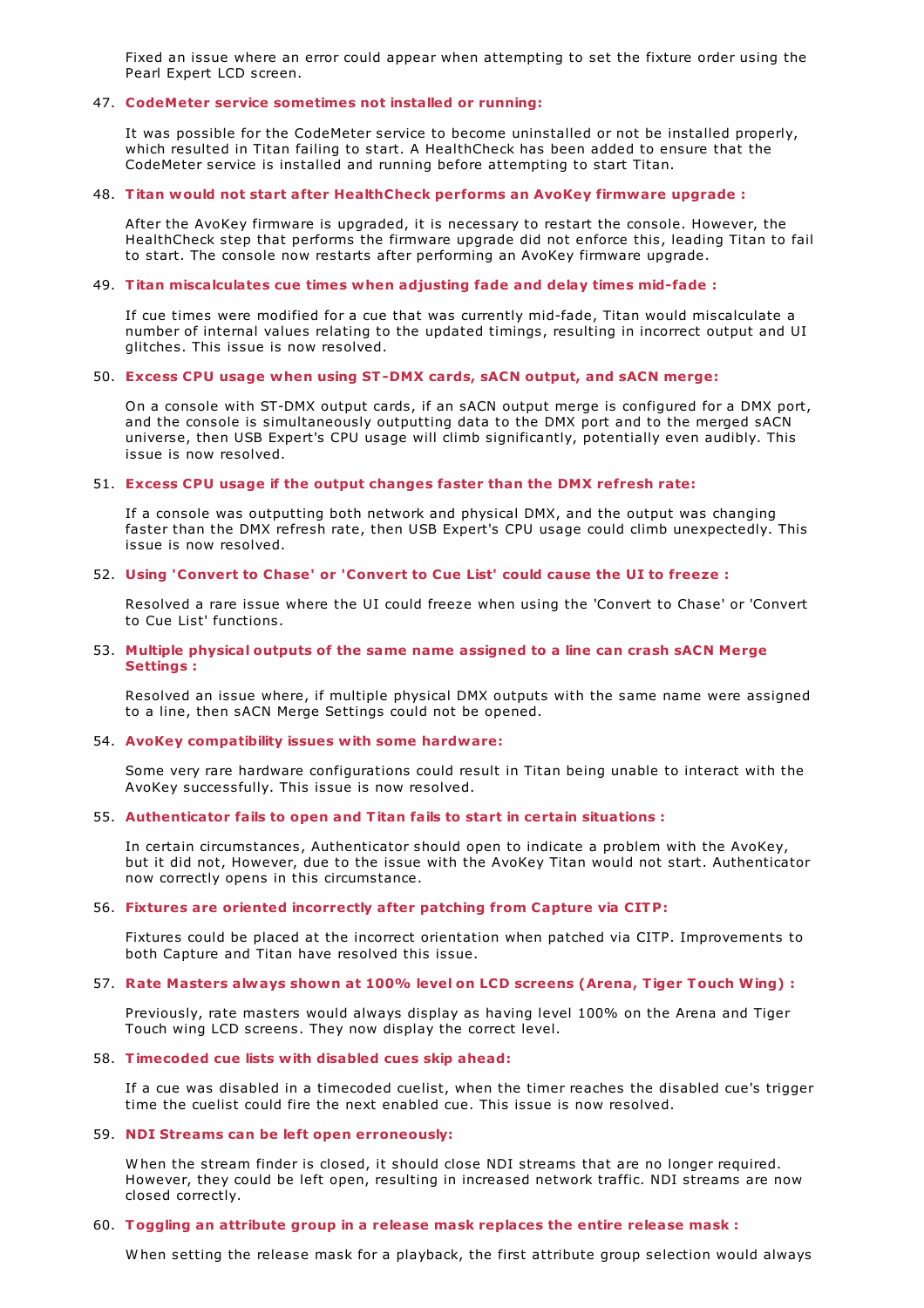replace the previous release mask instead of toggling the group. This issue is now resolved.

## 61. **Selecting softkeys in Playback Options Release Mask menu exits menu and pop-up :**

Fixed an issue where selecting a softkey to toggle an attribute group in the Release Mask menu in Playback Options would immediately close the menu, rather than just toggling the group. This issue is resolved by the new options interface.

## 62. **Playback Options Value fields only show the value for the last selected playback during multi-select :**

If multiple playbacks were selected, playback options would only show the values for the lastselected playback, and did not indicate if values diverged between the playbacks, resulting in confusion. The new options interface resolves this issue.

## 63. **Range select containing a fixture prevents playback options from opening:**

If a range selection of multiple playbacks was attempted where that range included a Fixture, playback options would not open. This issue is resolved by the new options interface.

## 64. **Multiple fixtures could not have their key profile changed at once:**

If playback options was opened for a range-selection of fixtures and the user attempted to change the key profile, either only the key profile for the first fixture would be changed, or the operation would break entirely and change the profile for zero fixtures. This issue is resolved by the new options interface.

## 65. **Playback Options window title missing playback legend:**

The legend of the selected playback was missing from the playback options window title. This issue is resolved by the new options interface.

#### 66. **When selecting the Flash Fade In Time, only the first numeral is selected:**

W hen selecting the Flash Fade In Time field in Playback Options, only the first digit of the number would be selected. This issue is resolved by the new options interface.

#### 67. **Changing the curve for a playback doesn't change the displayed curve:**

In Playback Options, if the curve for a playback was changed, the text on the option button would not change until the window was closed and reopened. This issue is resolved by the new options interface.

#### 68. **Playback Options window title gets stuck after range selection including a fixture :**

If an attempt is made to open playback options for a range selection including a fixture, subsequently the title of the window would always display "Multiple Selection". This issue is resolved by the new options interface.

## 69. **Changing a Master's key profile doesn't change the displayed profile:**

In Playback Options, if the key profile for a master is changed, the indicated profile would not update. This issue is resolved by the new options interface.

#### 70. **Options disappear when moving playback options for a BPM master to a new screen :**

If the Playback Options window was open for a BPM master and it was moved to a different screen, then all of the options in the window would disappear. This issue is resolved by the new options interface.

#### 71. **Pressing [Clear] after setting the speed source for a playback re-opens the speed source selection menu :**

Sometimes, after having set the speed source for a playback, if the user pressed [Clear], the speed source menu would re-open. This issue is resolved by the new options interface.

#### 72. **Loop Action option appears in different places between Playback Options and Playback View :**

The 'Loop Action' option would appear in a different place in the list of options between the Playback Options window and the options tab in Playback view. This issue is resolved by the new options interface.

## 73. **Selecting a master twice in the playback options menu closes the menu:**

If a master was selected more than once in the playback options menu, the menu would close. This issue is resolved by the new options interface.

## 74. **Changing playback options for both Masters and Playbacks results in wrong selection indication :**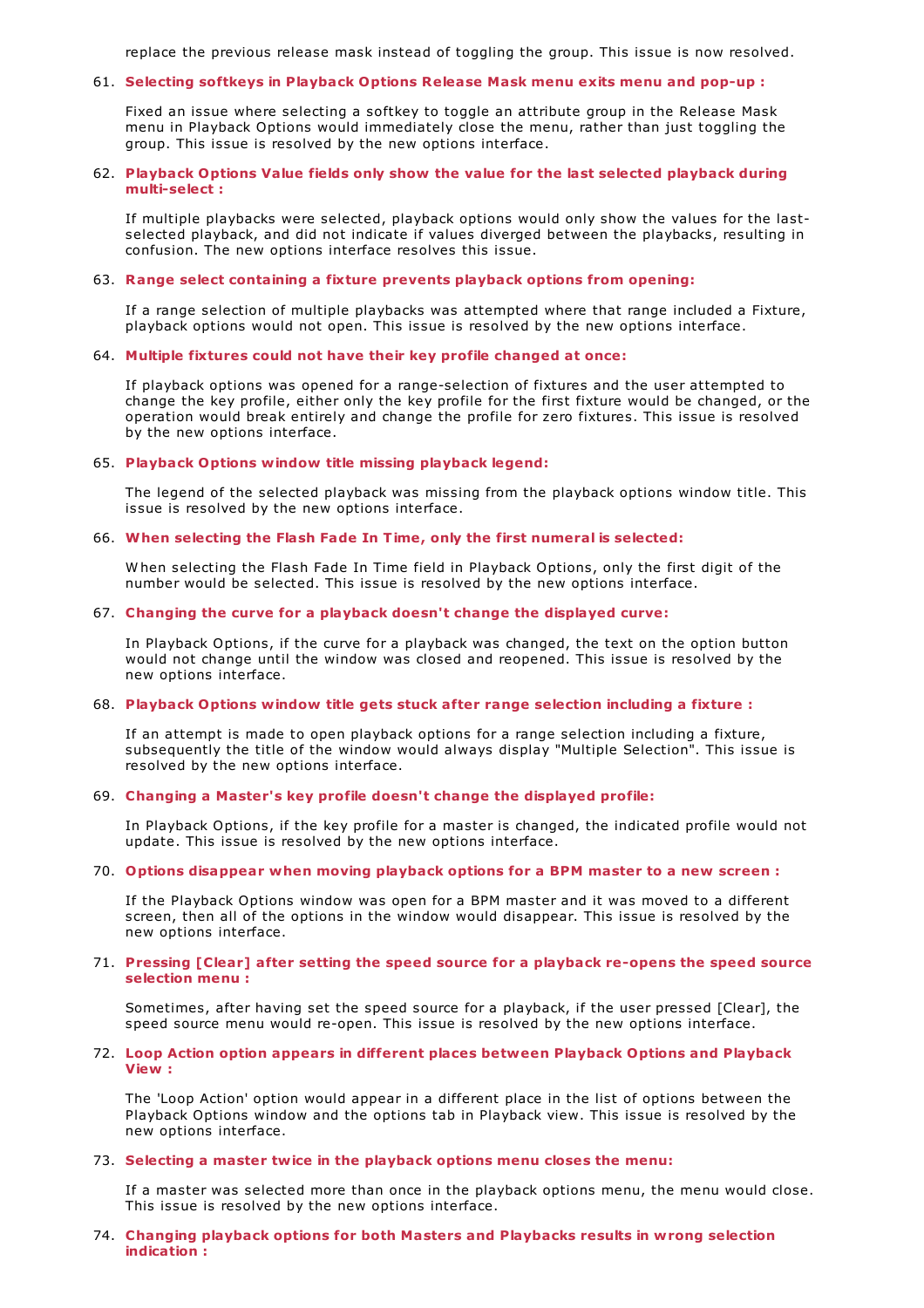If playback options was opened for a range selection that included both masters and playbacks, after exiting the menu the selection highlight could remain present erroneously. This issue is resolved by the new options interface.

## 75. **Playback options could show an incorrectly rounded number when setting BPM of a BPM master :**

If playback options was used to set a BPM value with many digits on a BPM master, the playback options window would display one value but the softkey menu would show another. This issue is resolved by the new options interface.

## 76. **BPM value in playback options for a BPM master highlights strangely:**

W hen using Playback Options to set a BPM on a BPM master, the numbers in the entry box would always be selected during entry, despite that not being how selection usually behaves with numeric entry. This issue is resolved by the new options interface.

## 77. **Resizing playback options window makes it close:**

If the user attempts to use the touchscreen interface to resize playback options, it would close. This issue is resolved by the new options interface.

## 78. **Settings flicker when changed in playback options:**

W hen a multi-way toggle setting was changed in playback options, the state of the toggle could flicker. This issue is resolved by the new options interface.

## 79. **Cue fader mode setting can be different between playback view options and playback options window :**

The state of the cue fader mode setting could appear to be different between the Playback View playback options interface, the Playback Options window and the Playback Options softkey menu. This issue is resolved by the new options interface.

#### 80. **Playback options is slow:**

Playback Options would be slow to open and would slow down the more times it was opened. This issue is resolved by the new options interface.

## 81. **Options with different values across selection display inconsistently:**

W hen a setting had a different value across the range selection, it would inconsistently display one of the values, or none of the values at all. This issue is resolved by the new options interface.

## 82. **Softkeys permit modification of playback options that should be unavailable in a range selection :**

If multiple different handle types are present in a range selection for playback options, only the options common to all types should be shown. However, the softkey menu was unfiltered, and modifying a setting in the softkey menu caused options to become available in the playback options window. This issue is resolved by the new options interface.

#### 83. **Selecting a curve in the playback options softkey menu causes the playback options window to disappear :**

If the softkey menu was used to select a curve for a playback, when a curve was selected the playback options window would close. This issue is resolved by the new options interface.

## 84. **Setting the key profile for multiple playbacks would create multiple duplicate undo restore points :**

If playback options was used to change the key profile for multiple playbacks at once, then multiple entries would be put in the undo history. However, one undo command would cause all modifications to be undone. This issue is resolved by the new options interface.

## 85. **Resetting options to default values causes playback options to quit:**

If [Reset to default value] is used for a playback option, then playback options would exit. This issue is resolved by the new options interface.

#### 86. **Playback Options cannot be opened for palettes or macros assigned to Pearl Expert preset handles :**

If a Macro or Palette was assigned to a Pearl Expert preset handle, then attempting to open playback options for that handle would do nothing. This is resolved by the new options interface.

#### 87. **Palettes cleared from Scene Master preset programmer persist to live:**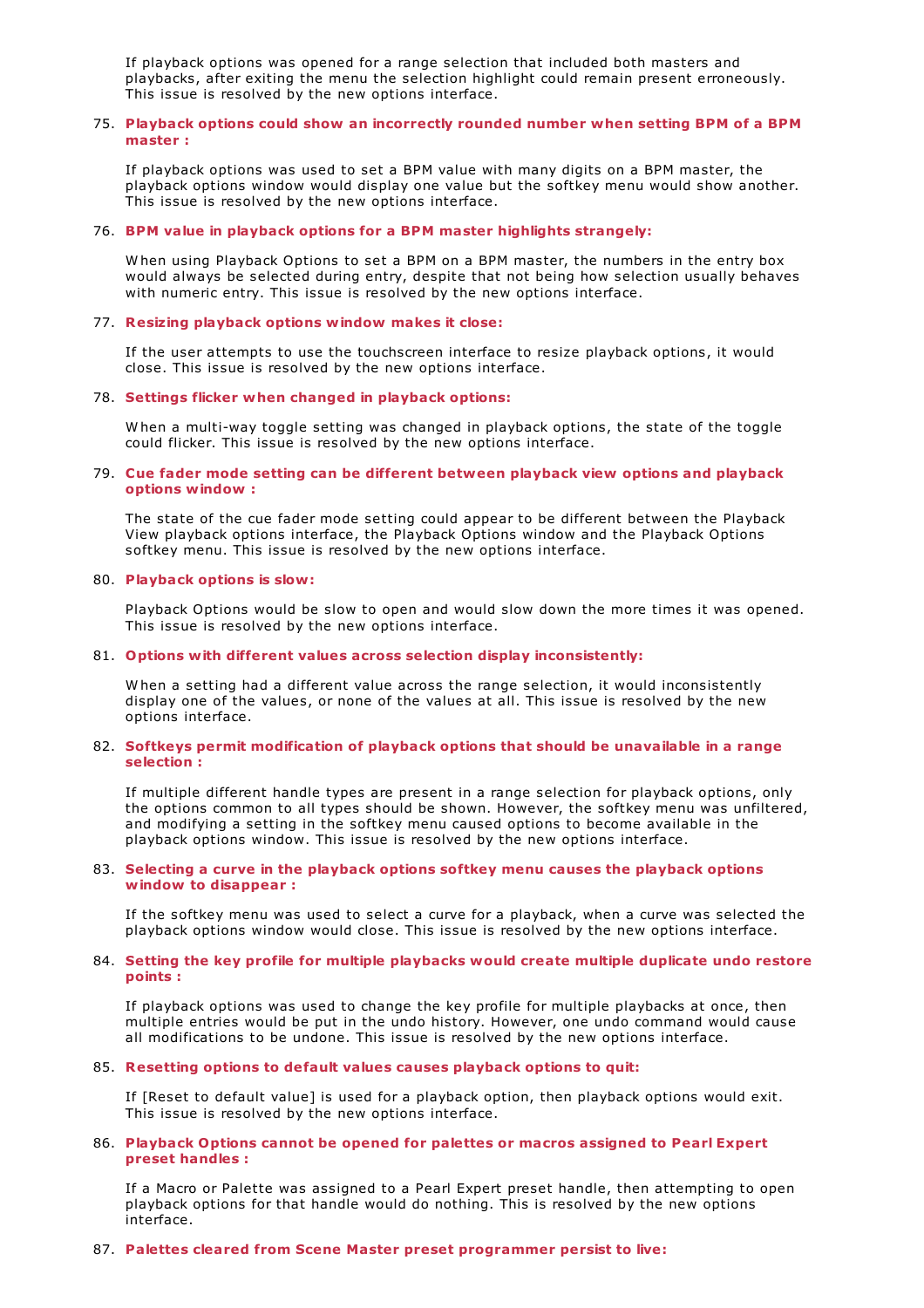Previously if a non-quick palette was applied and cleared from the Scene Master preset programmer and then a quick palette was applied, the non-quick palette values would persist when committed to live. This has now been resolved.

## 88. **Replacing a group used in shapes or effects results in incorrect UI prompts:**

If a group which was used by a shape was replaced, the console would prompt the user with an incorrect error message stating that all fixtures were being removed from the group, and after the action the user would be left in an incorrect menu. The interface is now correct when groups are replaced.

## 89. **PioneerDJ waveform rendering could cause the UI to freeze:**

Under certain rare conditions using specific graphics hardware, it was possible for the PioneerDJ waveform view to cause the UI to freeze and stop responding. This issue has now been resolved.

## 90. **PioneerDJ players reconnect at midnight:**

If a PioneerDJ session continues past midnight, the players can momentarily disconnect and reconnect from the console, and users may observe the presence of a pumpkin. Any decks present on the network when this happens may have caused an error to be logged. This issue is now resolved.

## 91. **Effects bound to an unavailable Synergy Surface misbehave:**

If an effect was bound to an unavailable synergy surface, it would initially not run, until the Effect Editor was opened at which point the surface would be forcibly unassigned and the effect would begin running. Now, if effect editor is opened in this scenario, the surface is displayed as unavailable and the user is able to manually select a new surface as desired.

## 92. **Restoring a master console after a show using a TNP had been taken over by a backup console could cause incorrect output :**

If a backup console took over from a primary console in a backup configuration, when the primary console restored control, it was possible for the new primary console to lose control over the output when lines were assigned to a TNP. This issue is now resolved.

## 93. **Console UI could freeze when updating palettes:**

In some rare circumstances, the UI could freeze when a palette was being updated. This issue is now resolved.

## 94. **Playback activeness would not always agree across consoles in multi-user:**

If two consoles were connected in a multi-user session, it was possible for handles to get out of sync between consoles causing playbacks to appear as active on one console but not the other. This issue is now resolved.

# **Known Issues**

## 1. **Missing screen information in some workspaces from previous versions:**

Some workspace shortcuts from previous software versions did not specify which screen a window should appear on. W orkspaces in this state may not recall windows to the same screen as they did in previous versions and therefore may need to be re-recorded to work as expected in version 14.

## 2. **PC Suite upgrade installers can cause the CodeMeter WebAdmin interface to be inaccessible:**

If a PC Suite Upgrade Installer is run, then the CodeMeter W ebAdmin interface will no longer be accessible. Users needing to access this interface can resolve this by manually re-installing the full CodeMeter runtime after running the PC Suite Installer.

## 3. **Downgrading to pre-V12 versions is unsupported:**

Please note that using upgrade installers for older versions of Titan after running the V12 recovery is not currently supported and will prevent the console from starting if attempted. If you need to downgrade to a previous version it is important that this is done via a relevant recovery stick only. Consoles not starting following an attempt to use an earlier upgrade installer can be fixed by running a recovery stick and selecting Full Erase option (if recovering to a version prior to V12, you can reuse the license which was emailed to you previously).

W hen downgrading from V12 to previous versions of Titan it is also important that the Sapphire DMX panel firmware is downgraded in any consoles with ST-DMX cards (Sapphire Touch, TitanNet Processor, Tiger Touch II and Arena). This is because new features in the firmware are not compatible with previous versions. To downgrade the firmware open USB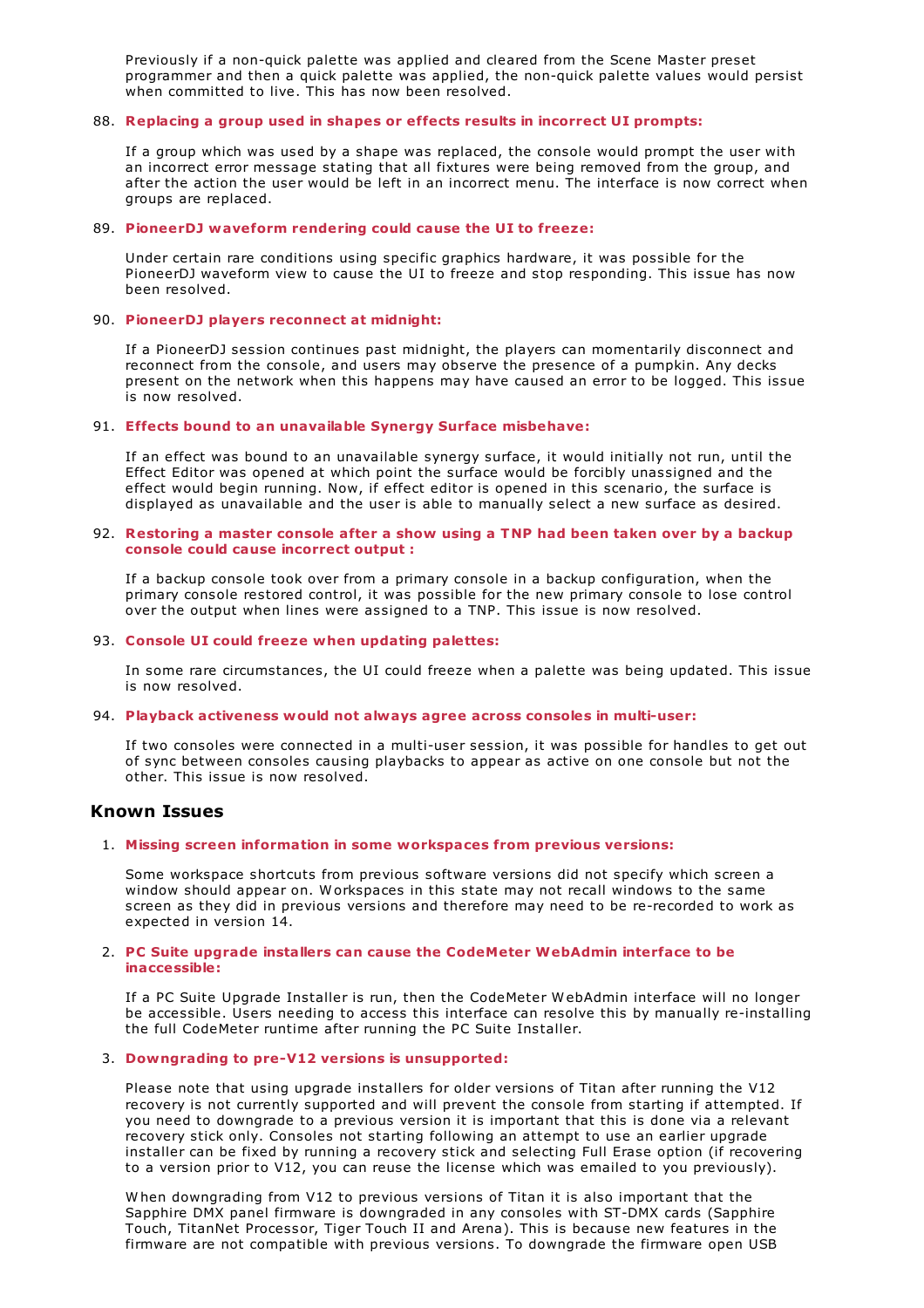Expert Console and put any Sapphire DMX Panels into Boot Mode. This is found in the Service Tab. W hen the panels have re-appeared in boot mode, select Program which will open a file dialog. In the file dialog navigate to C:\Program Files (x86)\Avolites\UsbExpert\Panel Software and select the st\_dmx.bin file. This will now install the previous ST-DMX firmware. Once this is complete do the same on all Sapphire DMX panels and then exit Boot mode. Now restart the console and you should now be OK to use the previous version of Titan. W hen you next upgrade to V12 you will need to carry out the firmware update again.

## 4. **Touchscreen input on Tiger Touch II consoles can become inverted after running calibration:**

In some circumstances, it is possible for the touchscreen calibration utility on a Tiger Touch II to leave the touch input inverted. Users of Tiger Touch II consoles are advised not to run the calibration utility at this time.

If you have been affected by this issue, an interim workaround can be applied by running the calibration utility and tapping the targets upside down, so that the touchscreen is recalibrated to the correct orientation.

## 5. **Master console sometimes gets stuck in safe mode:**

The Master console sometimes gets stuck in safe mode when the network cable is removed mid-session and the backup takes over and then reassigned to be the backup console after reconnecting the network cable to the original master. Most of the time the backup console automatically relinquishes control of the TNP and the Master automatically reconnects to the TNP, sometimes the backup console gives you a softkey option of allowing the master console to assign all lines to the TNP, and every now and then the master console gets stuck in safe mode.

## 6. **Connecting an external touchscreen to a certain TNPs causes internal touchscreen issues:**

If an external touchscreen is connected to a TNP containing an LV67H motherboard, the internal touchscreen will not be assigned correctly, and will be mapped to the wrong screen.

## 7. **Android Remote has issues discovering Titan consoles and can disconnect during use:**

Due to a bug discovered in the Android operating system, certain newer Android phones may fail to discover Titan sessions on the network, and may disconnect seemingly at random while in use. W e have published detailed guidance on how to mitigate this issue as FAQ-10035, which can be found at <https://www.avolites.com/support/titan-troubleshooting>. Users wishing for more information on the bug in Android (which we have reported to Google) can find more information at <https://issuetracker.google.com/issues/132686258>.

## 8. **Remote may crash in particularly complex showfiles:**

Due to a bug in the underlying communication system, the Titan Remote app may crash when loading or using particularly complex showfiles. W hilst we have made efforts to mitigate this problem, crashes may still occur. If this happens you can usually restart the app to continue.

## 9. **Cannot run Ai and PC Suite on the same host in a Synergy Session:**

It is not currently possible to use Synergy in PC Suite if Ai is on the same machine.

## 10. **Output can pause occasionally for a short time:**

In certain situations under heavy load, the output can pause briefly.

## 11. **Synergy Lightmap can very occasionally allow underlying fixture colour to display at high workloads :**

In certain situations where system load is higher than the specified maximum, fixtures running a Synergy Lightmap can occasionally show their underlying fixture colour rather than the colour obtained via Synergy.

# 12. **Synergy Multiview re-establishes NDI streams when window moved between screens:**

If the Synergy Multiview window is moved between console screens, the NDI streams must be re-established, which takes a few seconds.

## 13. **Undo programmer releases all applied Quick Palettes:**

W hen undoing a change to the programmer, all previously applied quick palettes are released.

## 14. **Pixel maps in single cues do not fade over fade-in time:**

Pixel mapped effects do not respect the fade-in time set on a single-cue playback.

## 15. **Layout Editor Triangle Arrange feature fails on certain fixture types:**

In layout editor, the triangle arrange feature does not set the height correctly when arranging